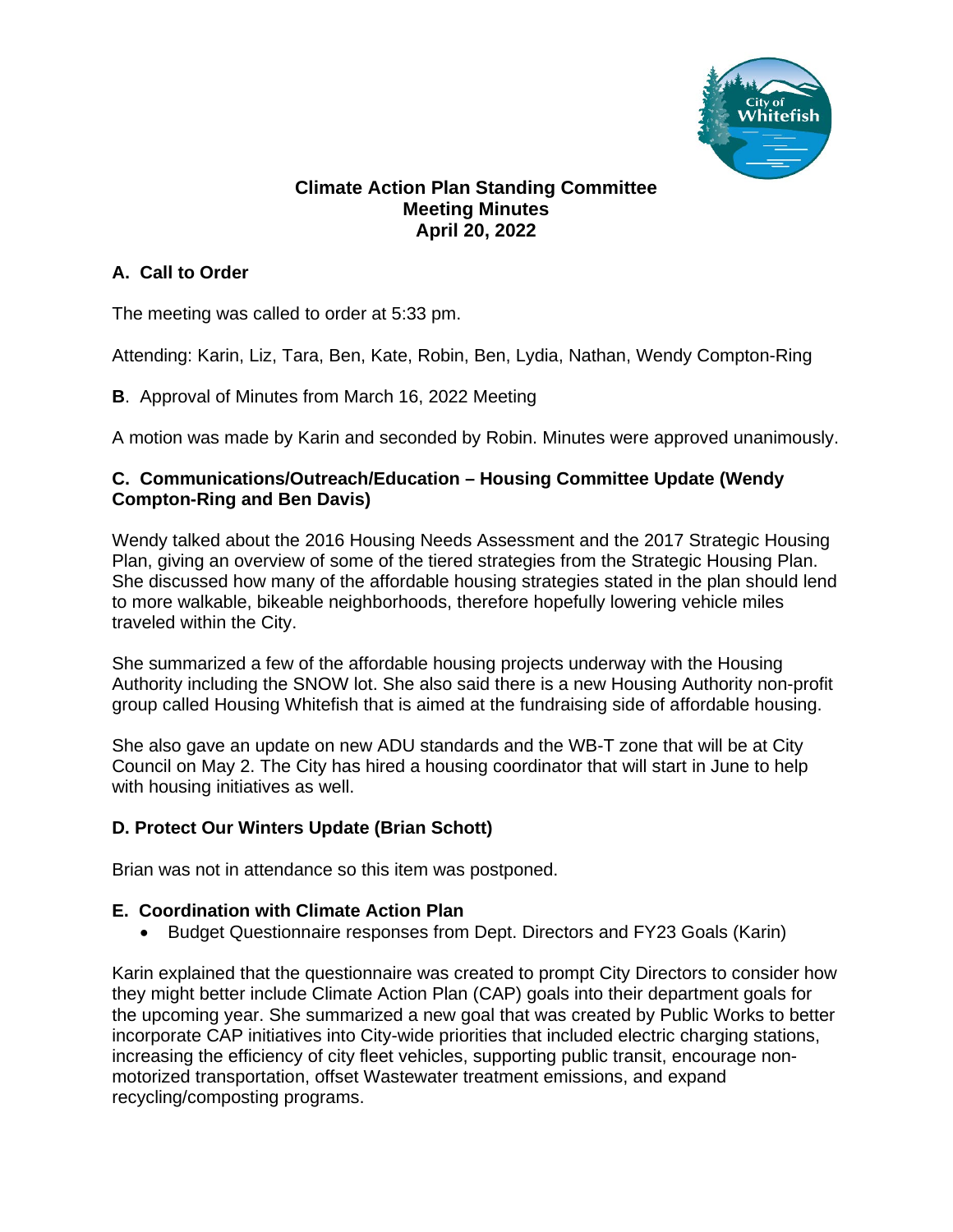Kate added that we should add a goal about supporting and engaging with community groups such as POW that are doing great work in the realm of climate.

## **F. Project Updates**

• Community Solar Project (Karin)

Public Works has been communicating with Flathead Electric to request information on current energy use of the Wastewater Treatment plant so they can better address the energy offset of solar panels. They're working on negotiating an MOU for the project soon.

• Parking Management update (Tara/Nathan)

Karin, Nathan, and Tara met to discuss some strategies for the Committee to encourage a paid parking program in the downtown. Tara prepared a section of the Transportation Plan discussing existing parking resources and parking goals from the Parking Management Plan and Nathan prepared a draft letter to Council requesting a work session and a City Council goal about a pilot paid parking program. Nathan gave an overview of the letter that will also be sent to the committee before the next meeting to be discussed and voted on at that time.

• Proposed Electrification Strategy (Robin)

Robin discussed that instead of focusing so much on reducing emissions, the climate action plan should refocus on eliminating the use of fossil fuels altogether by transitioning from natural gas to electricity. She identified a few strategies that could be slightly changed in order to better advocate for electrification.

Robin made a motion (passed unanimously) that the committee prepare a white paper on the topic to include potential next steps for electrification strategies. Robin and Lydia will be a subcommittee to prepare this paper with technical help from Karin.

Karin will also make updates to the existing CAP Strategies and Action matrix by end of summer.

## **G. Other Committee Status Updates**

• Earth Day – Community Activities Update: Bike/Walk to Work Event – April 22 (Karin)

Kate brough Sweet Peaks gift cards for winners of the trivia and bike/walk event. Carla Bielski is still looking for volunteers for the bike/walk event on Friday morning 7-9. There will also be an event at FVCC on earth day starting at 10:15.

## **H. Comments from the Board**

Kate said Flathead Valley farmers markets are all working towards zero waste initiatives by incorporating composting and will need volunteers this summer.

Ben mentioned that Clean up the Fish is this Saturday starting at 8:30.

## **Public Comment**